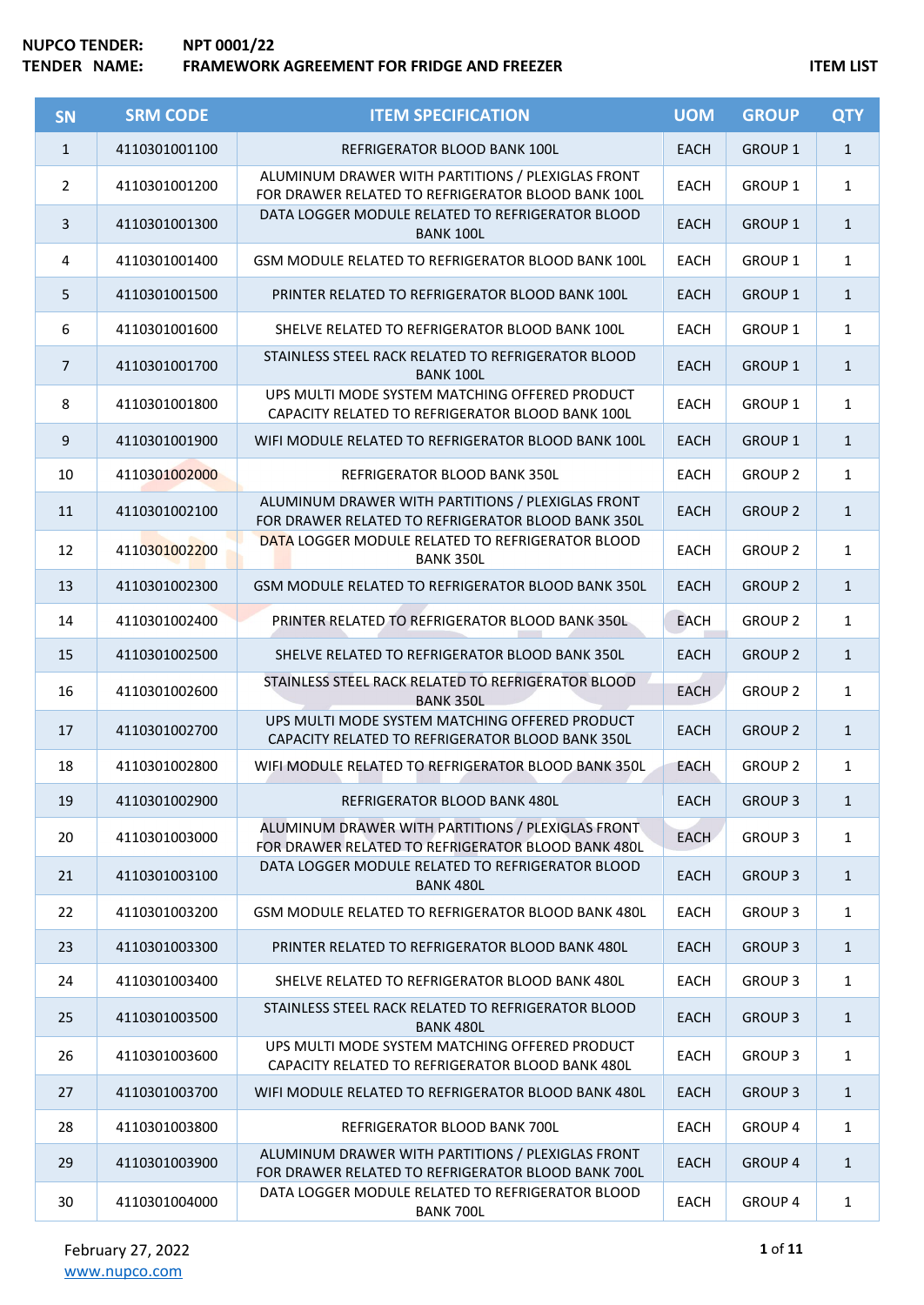| <b>SN</b> | <b>SRM CODE</b> | <b>ITEM SPECIFICATION</b>                                                                                                   | <b>UOM</b>  | <b>GROUP</b>   | <b>QTY</b>   |
|-----------|-----------------|-----------------------------------------------------------------------------------------------------------------------------|-------------|----------------|--------------|
| 31        | 4110301004100   | GSM MODULE RELATED TO REFRIGERATOR BLOOD BANK 700L                                                                          | <b>EACH</b> | <b>GROUP 4</b> | $\mathbf{1}$ |
| 32        | 4110301004200   | PRINTER RELATED TO REFRIGERATOR BLOOD BANK 700L                                                                             | <b>EACH</b> | <b>GROUP 4</b> | 1            |
| 33        | 4110301004300   | SHELVE RELATED TO REFRIGERATOR BLOOD BANK 700L                                                                              | <b>EACH</b> | <b>GROUP 4</b> | $\mathbf{1}$ |
| 34        | 4110301004400   | STAINLESS STEEL RACK RELATED TO REFRIGERATOR BLOOD<br><b>BANK 700L</b>                                                      | <b>EACH</b> | <b>GROUP 4</b> | $\mathbf{1}$ |
| 35        | 4110301004500   | UPS MULTI MODE SYSTEM MATCHING OFFERED PRODUCT<br>CAPACITY RELATED TO REFRIGERATOR BLOOD BANK 700L                          | <b>EACH</b> | <b>GROUP 4</b> | $\mathbf{1}$ |
| 36        | 4110301004600   | WIFI MODULE RELATED TO REFRIGERATOR BLOOD BANK 700L                                                                         | <b>EACH</b> | <b>GROUP 4</b> | $\mathbf{1}$ |
| 37        | 4110301004700   | REFRIGERATOR BLOOD BANK 900L                                                                                                | <b>EACH</b> | <b>GROUP 5</b> | $\mathbf{1}$ |
| 38        | 4110301004800   | ALUMINUM DRAWER WITH PARTITIONS / PLEXIGLAS FRONT<br>FOR DRAWER RELATED TO REFRIGERATOR BLOOD BANK 900L                     | <b>EACH</b> | <b>GROUP 5</b> | $\mathbf{1}$ |
| 39        | 4110301004900   | DATA LOGGER MODULE RELATED TO REFRIGERATOR BLOOD<br><b>BANK 900L</b>                                                        | <b>EACH</b> | <b>GROUP 5</b> | $\mathbf{1}$ |
| 40        | 4110301005000   | GSM MODULE RELATED TO REFRIGERATOR BLOOD BANK 900L                                                                          | <b>EACH</b> | <b>GROUP 5</b> | $\mathbf{1}$ |
| 41        | 4110301005100   | PRINTER RELATED TO REFRIGERATOR BLOOD BANK 900L                                                                             | <b>EACH</b> | <b>GROUP 5</b> | $\mathbf{1}$ |
| 42        | 4110301005200   | SHELVE RELATED TO REFRIGERATOR BLOOD BANK 900L                                                                              | <b>EACH</b> | <b>GROUP 5</b> | 1            |
| 43        | 4110301005300   | STAINLESS STEEL RACK RELATED TO REFRIGERATOR BLOOD<br><b>BANK 900L</b>                                                      | <b>EACH</b> | <b>GROUP 5</b> | $\mathbf{1}$ |
| 44        | 4110301005400   | UPS MULTI MODE SYSTEM MATCHING OFFERED PRODUCT<br>CAPACITY RELATED TO REFRIGERATOR BLOOD BANK 900L                          | <b>EACH</b> | <b>GROUP 5</b> | $\mathbf{1}$ |
| 45        | 4110301005500   | WIFI MODULE RELATED TO REFRIGERATOR BLOOD BANK 900L                                                                         | <b>EACH</b> | <b>GROUP 5</b> | $\mathbf{1}$ |
| 46        | 4110301005600   | REFRIGERATOR BLOOD BANK 480L PASS THRU                                                                                      | <b>EACH</b> | GROUP 6        | $\mathbf{1}$ |
| 47        | 4110301005700   | ALUMINUM DRAWER WITH PARTITIONS / PLEXIGLAS FRONT<br>FOR DRAWER RELATED TO REFRIGERATOR BLOOD BANK 480L<br><b>PASS THRU</b> | <b>EACH</b> | <b>GROUP 6</b> | $\mathbf{1}$ |
| 48        | 4110301005800   | DATA LOGGER MODULE RELATED TO REFRIGERATOR BLOOD<br><b>BANK 480L PASS THRU</b>                                              | EACH        | <b>GROUP 6</b> | $\mathbf{1}$ |
| 49        | 4110301005900   | GSM MODULE RELATED TO REFRIGERATOR BLOOD BANK 480L<br><b>PASS THRU</b>                                                      | <b>EACH</b> | <b>GROUP 6</b> | $\mathbf{1}$ |
| 50        | 4110301006000   | PRINTER RELATED TO REFRIGERATOR BLOOD BANK 480L PASS<br><b>THRU</b>                                                         | EACH        | <b>GROUP 6</b> | $\mathbf{1}$ |
| 51        | 4110301006100   | SHELVE RELATED TO REFRIGERATOR BLOOD BANK 480L PASS<br><b>THRU</b>                                                          | <b>EACH</b> | <b>GROUP 6</b> | $\mathbf{1}$ |
| 52        | 4110301006200   | STAINLESS STEEL RACK RELATED TO REFRIGERATOR BLOOD<br><b>BANK 480L PASS THRU</b>                                            | EACH        | <b>GROUP 6</b> | $\mathbf{1}$ |
| 53        | 4110301006300   | UPS MULTI MODE SYSTEM MATCHING OFFERED PRODUCT<br>CAPACITY RELATED TO REFRIGERATOR BLOOD BANK 480L PASS<br><b>THRU</b>      | <b>EACH</b> | <b>GROUP 6</b> | $\mathbf{1}$ |
| 54        | 4110301006400   | WIFI MODULE RELATED TO REFRIGERATOR BLOOD BANK 480L<br>PASS THRU                                                            | EACH        | <b>GROUP 6</b> | $\mathbf{1}$ |
| 55        | 4110301006500   | REFRIGERATOR BLOOD BANK 700L PASS THRU                                                                                      | <b>EACH</b> | <b>GROUP 7</b> | $\mathbf{1}$ |
| 56        | 4110301006600   | ALUMINUM DRAWER WITH PARTITIONS / PLEXIGLAS FRONT<br>FOR DRAWER RELATED TO REFRIGERATOR BLOOD BANK 700L<br>PASS THRU        | EACH        | <b>GROUP 7</b> | $\mathbf{1}$ |
| 57        | 4110301006700   | DATA LOGGER MODULE RELATED TO REFRIGERATOR BLOOD<br><b>BANK 700L PASS THRU</b>                                              | <b>EACH</b> | <b>GROUP 7</b> | $\mathbf{1}$ |
| 58        | 4110301006800   | GSM MODULE RELATED TO REFRIGERATOR BLOOD BANK 700L<br>PASS THRU                                                             | EACH        | <b>GROUP 7</b> | $\mathbf{1}$ |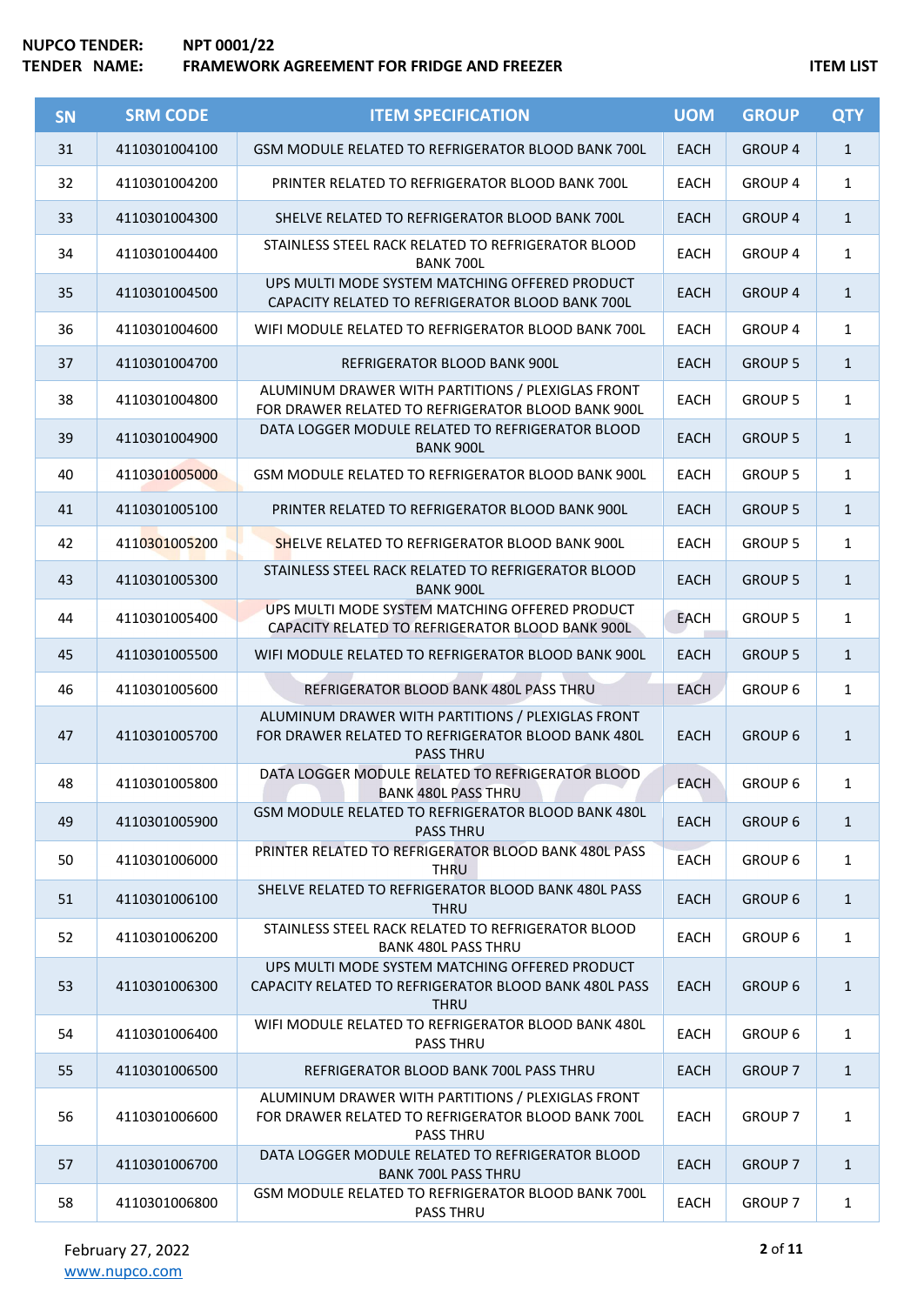| <b>SN</b> | <b>SRM CODE</b> | <b>ITEM SPECIFICATION</b>                                                                                                    | <b>UOM</b>  | <b>GROUP</b>       | <b>QTY</b>   |
|-----------|-----------------|------------------------------------------------------------------------------------------------------------------------------|-------------|--------------------|--------------|
| 59        | 4110301006900   | PRINTER RELATED TO REFRIGERATOR BLOOD BANK 700L PASS<br><b>THRU</b>                                                          | <b>EACH</b> | <b>GROUP 7</b>     | $\mathbf{1}$ |
| 60        | 4110301007000   | SHELVE RELATED TO REFRIGERATOR BLOOD BANK 700L PASS<br><b>THRU</b>                                                           | <b>EACH</b> | <b>GROUP 7</b>     | $\mathbf{1}$ |
| 61        | 4110301007100   | STAINLESS STEEL RACK RELATED TO REFRIGERATOR BLOOD<br><b>BANK 700L PASS THRU</b>                                             | <b>EACH</b> | <b>GROUP 7</b>     | $\mathbf{1}$ |
| 62        | 4110301007200   | UPS MULTI MODE SYSTEM MATCHING OFFERED PRODUCT<br>CAPACITY RELATED TO REFRIGERATOR BLOOD BANK 700L PASS<br>THRU              | EACH        | <b>GROUP 7</b>     | $\mathbf{1}$ |
| 63        | 4110301007300   | WIFI MODULE RELATED TO REFRIGERATOR BLOOD BANK 700L<br><b>PASS THRU</b>                                                      | <b>EACH</b> | <b>GROUP 7</b>     | $\mathbf{1}$ |
| 64        | 4110301007400   | REFRIGERATOR BLOOD BANK 1400L PASS THRU                                                                                      | <b>EACH</b> | <b>GROUP 8</b>     | $\mathbf{1}$ |
| 65        | 4110301007500   | ALUMINUM DRAWER WITH PARTITIONS / PLEXIGLAS FRONT<br>FOR DRAWER RELATED TO REFRIGERATOR BLOOD BANK 1400L<br><b>PASS THRU</b> | <b>EACH</b> | <b>GROUP 8</b>     | $\mathbf{1}$ |
| 66        | 4110301007600   | DATA LOGGER MODULE RELATED TO REFRIGERATOR BLOOD<br><b>BANK 1400L PASS THRU</b>                                              | <b>EACH</b> | <b>GROUP 8</b>     | $\mathbf{1}$ |
| 67        | 4110301007700   | GSM MODULE RELATED TO REFRIGERATOR BLOOD BANK 1400L<br><b>PASS THRU</b>                                                      | <b>EACH</b> | <b>GROUP 8</b>     | $\mathbf{1}$ |
| 68        | 4110301007800   | <b>PRINTER RELATED TO REFRIGERATOR BLOOD BANK 1400L PASS</b><br><b>THRU</b>                                                  | EACH        | <b>GROUP 8</b>     | $\mathbf{1}$ |
| 69        | 4110301007900   | SHELVE RELATED TO REFRIGERATOR BLOOD BANK 1400L PASS<br><b>THRU</b>                                                          | <b>EACH</b> | <b>GROUP 8</b>     | $\mathbf{1}$ |
| 70        | 4110301008000   | STAINLESS STEEL RACK RELATED TO REFRIGERATOR BLOOD<br><b>BANK 1400L PASS THRU</b>                                            | <b>EACH</b> | <b>GROUP 8</b>     | $\mathbf{1}$ |
| 71        | 4110301008100   | UPS MULTI MODE SYSTEM MATCHING OFFERED PRODUCT<br>CAPACITY RELATED TO REFRIGERATOR BLOOD BANK 1400L PASS<br><b>THRU</b>      | <b>EACH</b> | <b>GROUP 8</b>     | $\mathbf{1}$ |
| 72        | 4110301008200   | WIFI MODULE RELATED TO REFRIGERATOR BLOOD BANK 1400L<br><b>PASS THRU</b>                                                     | <b>EACH</b> | <b>GROUP 8</b>     | $\mathbf{1}$ |
| 73        | 4110301000600   | REFRIGERATOR LAB 1400L                                                                                                       | <b>EACH</b> | <b>GROUP 9</b>     | $\mathbf{1}$ |
| 74        | 4110301008300   | STAINLESS STEEL INTERIOR MATERIAL RELATED TO<br>REFRIGERATOR LAB 1400L                                                       | <b>EACH</b> | GROUP <sub>9</sub> | $\mathbf{1}$ |
| 75        | 4110301008400   | SHELVES EACH RELATED TO REFRIGERATOR LAB 1400L                                                                               | <b>EACH</b> | <b>GROUP 9</b>     | $\mathbf{1}$ |
| 76        | 4110301008500   | BASKET DRAWER RELATED TO REFRIGERATOR LAB 1400L                                                                              | <b>EACH</b> | GROUP <sub>9</sub> | $\mathbf{1}$ |
| 77        | 4110301008600   | WHEELS WITH LOCKING BRAKE 4 WITH 2 FOR LEVELING<br>RELATED TO REFRIGERATOR LAB 1400L                                         | <b>EACH</b> | <b>GROUP 9</b>     | $\mathbf{1}$ |
| 78        | 4110301102900   | REFRIGERATOR LAB 480L                                                                                                        | EACH        | GROUP 10           | $\mathbf{1}$ |
| 79        | 4110301008700   | STAINLESS STEEL INTERIOR MATERIAL RELATED TO<br><b>REFRIGERATOR LAB 480L</b>                                                 | <b>EACH</b> | GROUP 10           | $\mathbf{1}$ |
| 80        | 4110301008800   | SHELVES EACH RELATED TO REFRIGERATOR LAB 480L                                                                                | <b>EACH</b> | GROUP 10           | $\mathbf{1}$ |
| 81        | 4110301008900   | BASKET DRAWER RELATED TO REFRIGERATOR LAB 480L                                                                               | <b>EACH</b> | GROUP 10           | $\mathbf{1}$ |
| 82        | 4110301009000   | WHEELS WITH LOCKING BRAKE 4 WITH 2 FOR LEVELING<br>RELATED TO REFRIGERATOR LAB 480L                                          | <b>EACH</b> | GROUP 10           | $\mathbf{1}$ |
| 83        | 4110301900000   | FREEZER PLASMA 570 LITERS UP TO -30                                                                                          | <b>EACH</b> | GROUP 11           | $\mathbf{1}$ |
| 84        | 4110301900100   | 4 WHEELS WITH LOCKING BRAKE WITH 2 FOR LEVELING<br>RELATED TO FREEZER PLASMA 570 LITERS UP TO -30                            | EACH        | GROUP 11           | $\mathbf{1}$ |
| 85        | 4110301900200   | STAINLESS STEEL INTERIOR MATERIAL RELATED TO FREEZER<br>PLASMA 570 LITERS UP TO -30                                          | <b>EACH</b> | <b>GROUP 11</b>    | $\mathbf{1}$ |
| 86        | 4110301900300   | FREEZER PLASMA 700 LITERS UP TO -30                                                                                          | EACH        | GROUP 12           | $\mathbf{1}$ |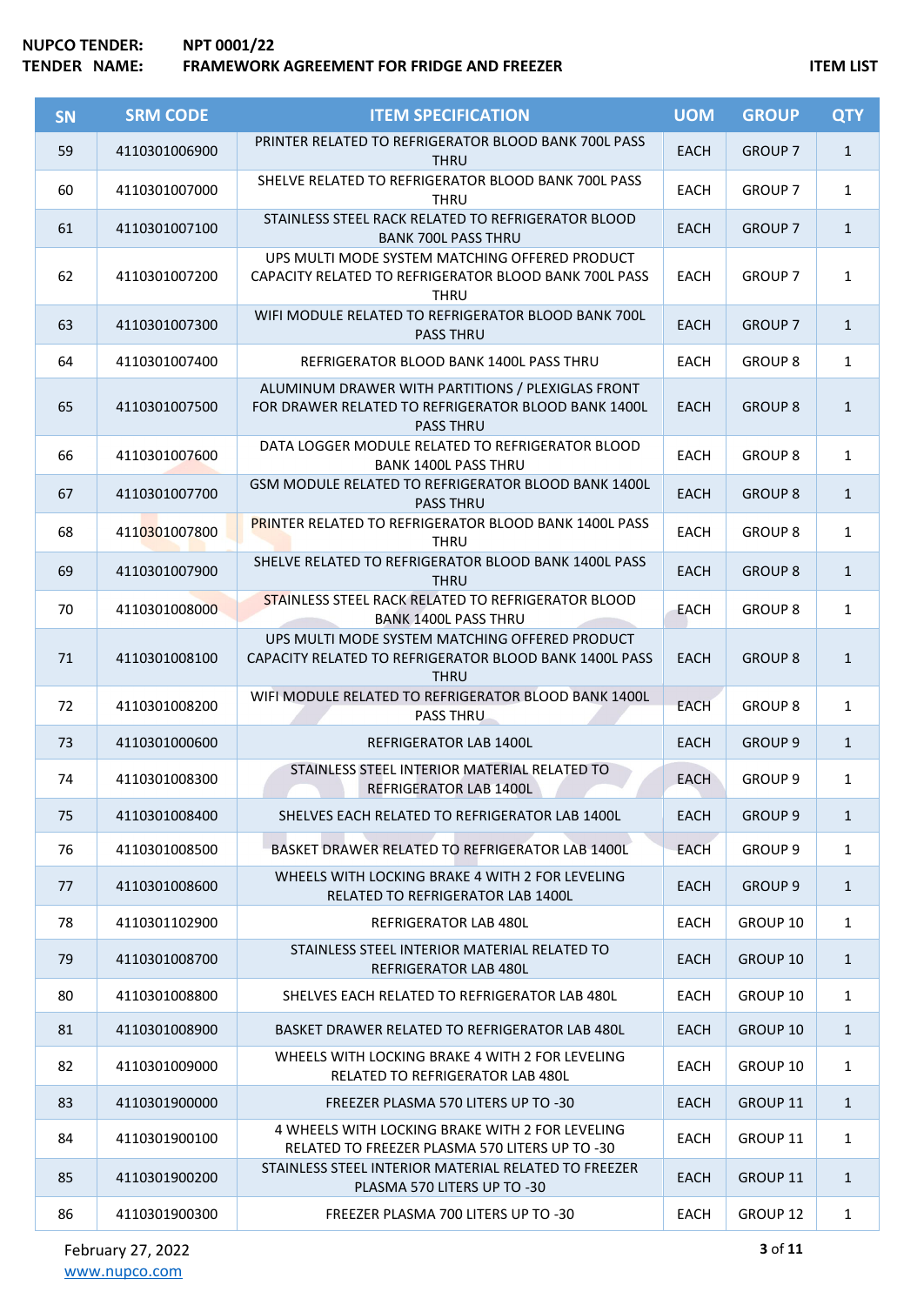| <b>SN</b> | <b>SRM CODE</b> | <b>ITEM SPECIFICATION</b>                                                                         | <b>UOM</b>  | <b>GROUP</b>        | <b>QTY</b>   |
|-----------|-----------------|---------------------------------------------------------------------------------------------------|-------------|---------------------|--------------|
| 87        | 4110301900400   | 4 WHEELS WITH LOCKING BRAKE WITH 2 FOR LEVELING<br>RELATED TO FREEZER PLASMA 700 LITERS UP TO -30 | <b>EACH</b> | GROUP <sub>12</sub> | $\mathbf{1}$ |
| 88        | 4110301900500   | STAINLESS STEEL INTERIOR MATERIAL RELATED TO FREEZER<br>PLASMA 700 LITERS UP TO -30               | <b>EACH</b> | GROUP 12            | $\mathbf{1}$ |
| 89        | 4110301900600   | FREEZER PLASMA 300 LITERS UP TO -30                                                               | <b>EACH</b> | GROUP 13            | $\mathbf{1}$ |
| 90        | 4110301900700   | 4 WHEELS WITH LOCKING BRAKE WITH 2 FOR LEVELING<br>RELATED TO FREEZER PLASMA 300 LITERS UP TO -30 | <b>EACH</b> | GROUP 13            | $\mathbf{1}$ |
| 91        | 4110301900800   | STAINLESS STEEL INTERIOR MATERIAL RELATED TO FREEZER<br>PLASMA 300 LITERS UP TO -30               | <b>EACH</b> | GROUP 13            | $\mathbf{1}$ |
| 92        | 4110300000000   | REFRIGERATOR LAB 100L                                                                             | <b>EACH</b> | GROUP 14            | $\mathbf{1}$ |
| 93        | 4110302502200   | STAINLESS STEEL INTERIOR MATERIAL RELATED TO<br>REFRIGERATOR LAB 100L                             | <b>EACH</b> | GROUP 14            | $\mathbf{1}$ |
| 94        | 4110302502300   | SHELVES EACH RELATED TO REFRIGERATOR LAB 100L                                                     | <b>EACH</b> | GROUP 14            | $\mathbf{1}$ |
| 95        | 4110302502400   | BASKET DRAWER RELATED TO REFRIGERATOR LAB 100L                                                    | <b>EACH</b> | GROUP 14            | $\mathbf{1}$ |
| 96        | 4110302502500   | WHEELS WITH LOCKING BRAKE 4 WITH 2 FOR LEVELING<br>RELATED TO REFRIGERATOR LAB 100L               | <b>EACH</b> | GROUP 14            | $\mathbf{1}$ |
| 97        | 4110300000100   | <b>REFRIGERATOR LAB 350L</b>                                                                      | <b>EACH</b> | <b>GROUP 15</b>     | $\mathbf{1}$ |
| 98        | 4110302502600   | STAINLESS STEEL INTERIOR MATERIAL RELATED TO<br><b>REFRIGERATOR LAB 350L</b>                      | EACH        | GROUP 15            | $\mathbf{1}$ |
| 99        | 4110302502700   | SHELVES EACH RELATED TO REFRIGERATOR LAB 350L                                                     | <b>EACH</b> | GROUP 15            | $\mathbf{1}$ |
| 100       | 4110302502800   | BASKET DRAWER RELATED TO REFRIGERATOR LAB 350L                                                    | <b>EACH</b> | GROUP 15            | $\mathbf{1}$ |
| 101       | 4110302502900   | WHEELS WITH LOCKING BRAKE 4 WITH 2 FOR LEVELING<br><b>RELATED TO REFRIGERATOR LAB 350L</b>        | <b>EACH</b> | <b>GROUP 15</b>     | $\mathbf{1}$ |
| 102       | 4110300000200   | REFRIGERATOR LAB 400L PASS THRU                                                                   | <b>EACH</b> | GROUP 16            | $\mathbf{1}$ |
| 103       | 4110302503000   | STAINLESS STEEL INTERIOR MATERIAL RELATED TO<br>REFRIGERATOR LAB 400L PASS THRU                   | <b>EACH</b> | GROUP 16            | $\mathbf{1}$ |
| 104       | 4110302503100   | SHELVES EACH RELATED TO REFRIGERATOR LAB 400L PASS THRU                                           | <b>EACH</b> | GROUP 16            | $\mathbf{1}$ |
| 105       | 4110302503200   | BASKET DRAWER RELATED TO REFRIGERATOR LAB 400L PASS<br><b>THRU</b>                                | <b>EACH</b> | GROUP 16            | $\mathbf{1}$ |
| 106       | 4110302503300   | WHEELS WITH LOCKING BRAKE 4 WITH 2 FOR LEVELING<br>RELATED TO REFRIGERATOR LAB 400L PASS THRU     | <b>EACH</b> | GROUP 16            | $\mathbf{1}$ |
| 107       | 4110300000300   | REFRIGERATOR LAB 680L PASS THRU                                                                   | <b>EACH</b> | GROUP 17            | $\mathbf{1}$ |
| 108       | 4110302503400   | STAINLESS STEEL INTERIOR MATERIAL RELATED TO<br>REFRIGERATOR LAB 680L PASS THRU                   | <b>EACH</b> | GROUP 17            | $\mathbf{1}$ |
| 109       | 4110302503500   | SHELVES EACH RELATED TO REFRIGERATOR LAB 680L PASS THRU                                           | <b>EACH</b> | GROUP 17            | $\mathbf{1}$ |
| 110       | 4110302503600   | BASKET DRAWER RELATED TO REFRIGERATOR LAB 680L PASS<br><b>THRU</b>                                | <b>EACH</b> | GROUP 17            | $\mathbf{1}$ |
| 111       | 4110302503700   | WHEELS WITH LOCKING BRAKE 4 WITH 2 FOR LEVELING<br>RELATED TO REFRIGERATOR LAB 680L PASS THRU     | <b>EACH</b> | GROUP 17            | $\mathbf{1}$ |
| 112       | 4110300000400   | REFRIGERATOR LAB 700L                                                                             | <b>EACH</b> | GROUP 18            | $\mathbf{1}$ |
| 113       | 4110302503800   | STAINLESS STEEL INTERIOR MATERIAL RELATED TO<br>REFRIGERATOR LAB 700L                             | <b>EACH</b> | <b>GROUP 18</b>     | $\mathbf{1}$ |
| 114       | 4110302503900   | SHELVES EACH RELATED TO REFRIGERATOR LAB 700L                                                     | <b>EACH</b> | GROUP 18            | $\mathbf{1}$ |
| 115       | 4110302504000   | BASKET DRAWER RELATED TO REFRIGERATOR LAB 700L                                                    | <b>EACH</b> | GROUP 18            | $\mathbf{1}$ |
| 116       | 4110302504100   | WHEELS WITH LOCKING BRAKE 4 WITH 2 FOR LEVELING<br>RELATED TO REFRIGERATOR LAB 700L               | <b>EACH</b> | GROUP 18            | $\mathbf{1}$ |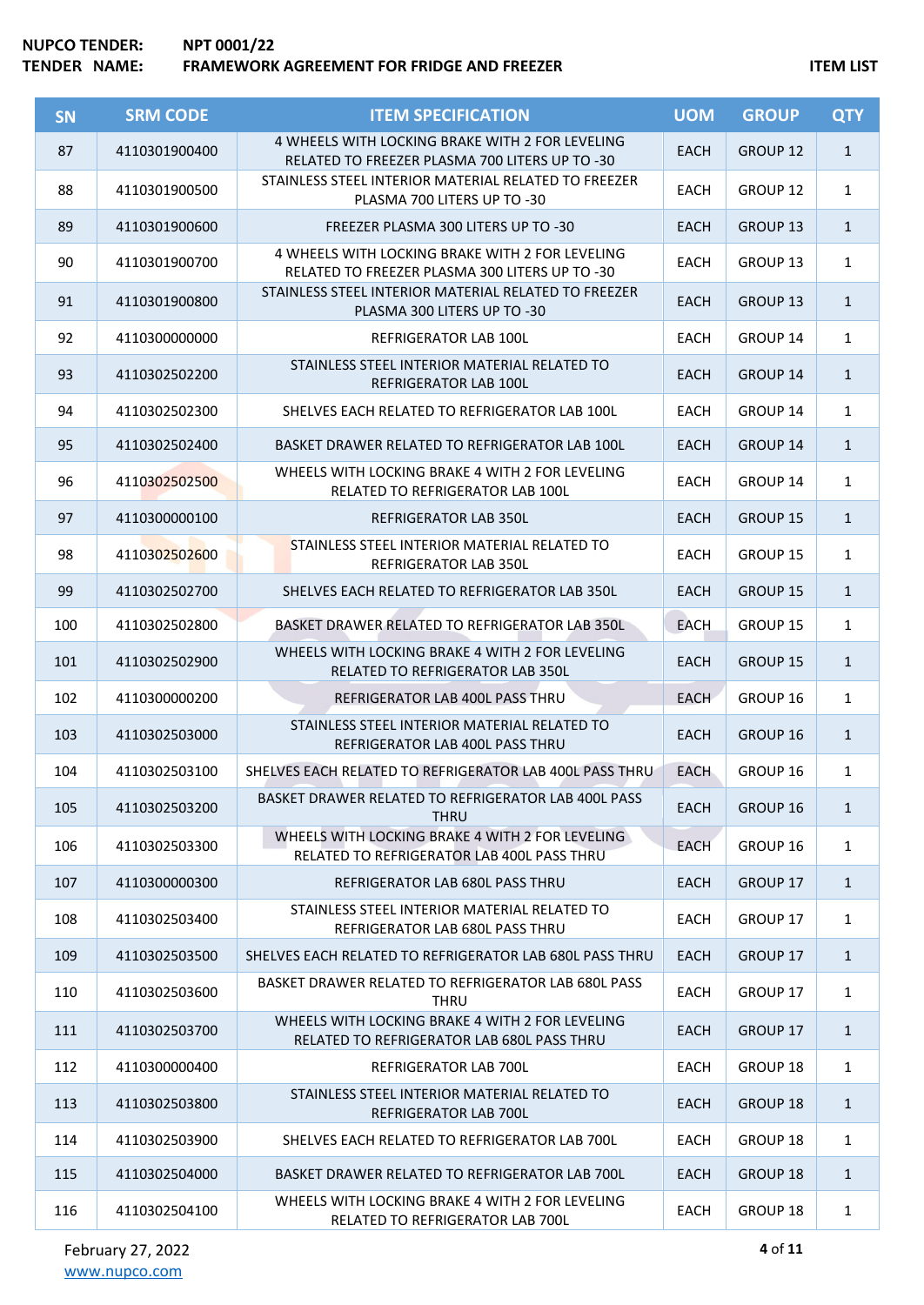| <b>SN</b> | <b>SRM CODE</b> | <b>ITEM SPECIFICATION</b>                                                                      | <b>UOM</b>  | <b>GROUP</b>        | <b>QTY</b>   |
|-----------|-----------------|------------------------------------------------------------------------------------------------|-------------|---------------------|--------------|
| 117       | 4110300000500   | <b>REFRIGERATOR LAB 900L</b>                                                                   | <b>EACH</b> | GROUP 19            | $\mathbf{1}$ |
| 118       | 4110302504200   | STAINLESS STEEL INTERIOR MATERIAL RELATED TO<br>REFRIGERATOR LAB 900L                          | <b>EACH</b> | GROUP 19            | $\mathbf{1}$ |
| 119       | 4110302504300   | SHELVES EACH RELATED TO REFRIGERATOR LAB 900L                                                  | <b>EACH</b> | GROUP 19            | $\mathbf{1}$ |
| 120       | 4110302504400   | BASKET DRAWER RELATED TO REFRIGERATOR LAB 900L                                                 | <b>EACH</b> | GROUP 19            | $\mathbf{1}$ |
| 121       | 4110302504500   | WHEELS WITH LOCKING BRAKE 4 WITH 2 FOR LEVELING<br><b>RELATED TO REFRIGERATOR LAB 900L</b>     | <b>EACH</b> | GROUP 19            | $\mathbf{1}$ |
| 122       | 4110300000600   | REFRIGERATOR LAB 1500L PASS THRU                                                               | <b>EACH</b> | GROUP 20            | $\mathbf{1}$ |
| 123       | 4110302504600   | STAINLESS STEEL INTERIOR MATERIAL RELATED TO<br>REFRIGERATOR LAB 1500L PASS THRU               | <b>EACH</b> | GROUP 20            | $\mathbf{1}$ |
| 124       | 4110302504700   | SHELVES EACH RELATED TO REFRIGERATOR LAB 1500L PASS<br><b>THRU</b>                             | <b>EACH</b> | GROUP 20            | $\mathbf{1}$ |
| 125       | 4110302504800   | BASKET DRAWER RELATED TO REFRIGERATOR LAB 1500L PASS<br><b>THRU</b>                            | <b>EACH</b> | GROUP 20            | $\mathbf{1}$ |
| 126       | 4110302504900   | WHEELS WITH LOCKING BRAKE 4 WITH 2 FOR LEVELING<br>RELATED TO REFRIGERATOR LAB 1500L PASS THRU | <b>EACH</b> | GROUP 20            | $\mathbf{1}$ |
| 127       | 4110301100700   | REFRIGERATOR MEDICATION 700L                                                                   | <b>EACH</b> | GROUP 21            | $\mathbf{1}$ |
| 128       | 4110302505000   | STAINLESS STEEL INTERIOR MATERIAL RELATED TO<br>REFRIGERATOR MEDICATION 700L                   | <b>EACH</b> | GROUP 21            | $\mathbf{1}$ |
| 129       | 4110302505100   | SHELVES EACH RELATED TO REFRIGERATOR MEDICATION 700L                                           | <b>EACH</b> | GROUP 21            | $\mathbf{1}$ |
| 130       | 4110302505200   | BASKET DRAWER RELATED TO REFRIGERATOR MEDICATION<br>700L                                       | <b>EACH</b> | GROUP 21            | $\mathbf{1}$ |
| 131       | 4110302505300   | WHEELS WITH LOCKING BRAKE 4 WITH 2 FOR LEVELING<br>RELATED TO REFRIGERATOR MEDICATION 700L     | <b>EACH</b> | GROUP 21            | $\mathbf{1}$ |
| 132       | 4110301102600   | <b>REFRIGERATOR MEDICATION 350L</b>                                                            | <b>EACH</b> | GROUP 22            | $\mathbf{1}$ |
| 133       | 4110302505400   | STAINLESS STEEL INTERIOR MATERIAL RELATED TO<br><b>REFRIGERATOR MEDICATION 350L</b>            | <b>EACH</b> | <b>GROUP 22</b>     | $\mathbf{1}$ |
| 134       | 4110302505500   | SHELVES EACH RELATED TO REFRIGERATOR MEDICATION 350L                                           | <b>EACH</b> | GROUP <sub>22</sub> | $\mathbf{1}$ |
| 135       | 4110302505600   | BASKET DRAWER RELATED TO REFRIGERATOR MEDICATION<br>350L                                       | <b>EACH</b> | <b>GROUP 22</b>     | $\mathbf{1}$ |
| 136       | 4110302505700   | WHEELS WITH LOCKING BRAKE 4 WITH 2 FOR LEVELING<br>RELATED TO REFRIGERATOR MEDICATION 350L     | <b>EACH</b> | GROUP 22            | $\mathbf{1}$ |
| 137       | 4110301101800   | <b>REFRIGERATOR MEDICATION 100L</b>                                                            | <b>EACH</b> | GROUP 23            | $\mathbf{1}$ |
| 138       | 4110302505800   | STAINLESS STEEL INTERIOR MATERIAL RELATED TO<br>REFRIGERATOR MEDICATION 100L                   | <b>EACH</b> | GROUP 23            | $\mathbf{1}$ |
| 139       | 4110302505900   | SHELVES EACH RELATED TO REFRIGERATOR MEDICATION 100L                                           | <b>EACH</b> | <b>GROUP 23</b>     | $\mathbf{1}$ |
| 140       | 4110302506000   | BASKET DRAWER RELATED TO REFRIGERATOR MEDICATION<br>100L                                       | <b>EACH</b> | GROUP 23            | $\mathbf{1}$ |
| 141       | 4110302506100   | WHEELS WITH LOCKING BRAKE 4 WITH 2 FOR LEVELING<br>RELATED TO REFRIGERATOR MEDICATION 100L     | <b>EACH</b> | GROUP <sub>23</sub> | $\mathbf{1}$ |
| 142       | 4110301102800   | REFRIGERATOR MEDICATION 480L                                                                   | <b>EACH</b> | GROUP 24            | $\mathbf{1}$ |
| 143       | 4110302506200   | STAINLESS STEEL INTERIOR MATERIAL RELATED TO<br>REFRIGERATOR MEDICATION 480L                   | <b>EACH</b> | <b>GROUP 24</b>     | $\mathbf{1}$ |
| 144       | 4110302506300   | SHELVES EACH RELATED TO REFRIGERATOR MEDICATION 480L                                           | <b>EACH</b> | GROUP 24            | $\mathbf{1}$ |
| 145       | 4110302506400   | BASKET DRAWER RELATED TO REFRIGERATOR MEDICATION<br>480L                                       | <b>EACH</b> | GROUP 24            | $\mathbf{1}$ |
| 146       | 4110302506500   | WHEELS WITH LOCKING BRAKE 4 WITH 2 FOR LEVELING<br>RELATED TO REFRIGERATOR MEDICATION 480L     | EACH        | GROUP 24            | $\mathbf{1}$ |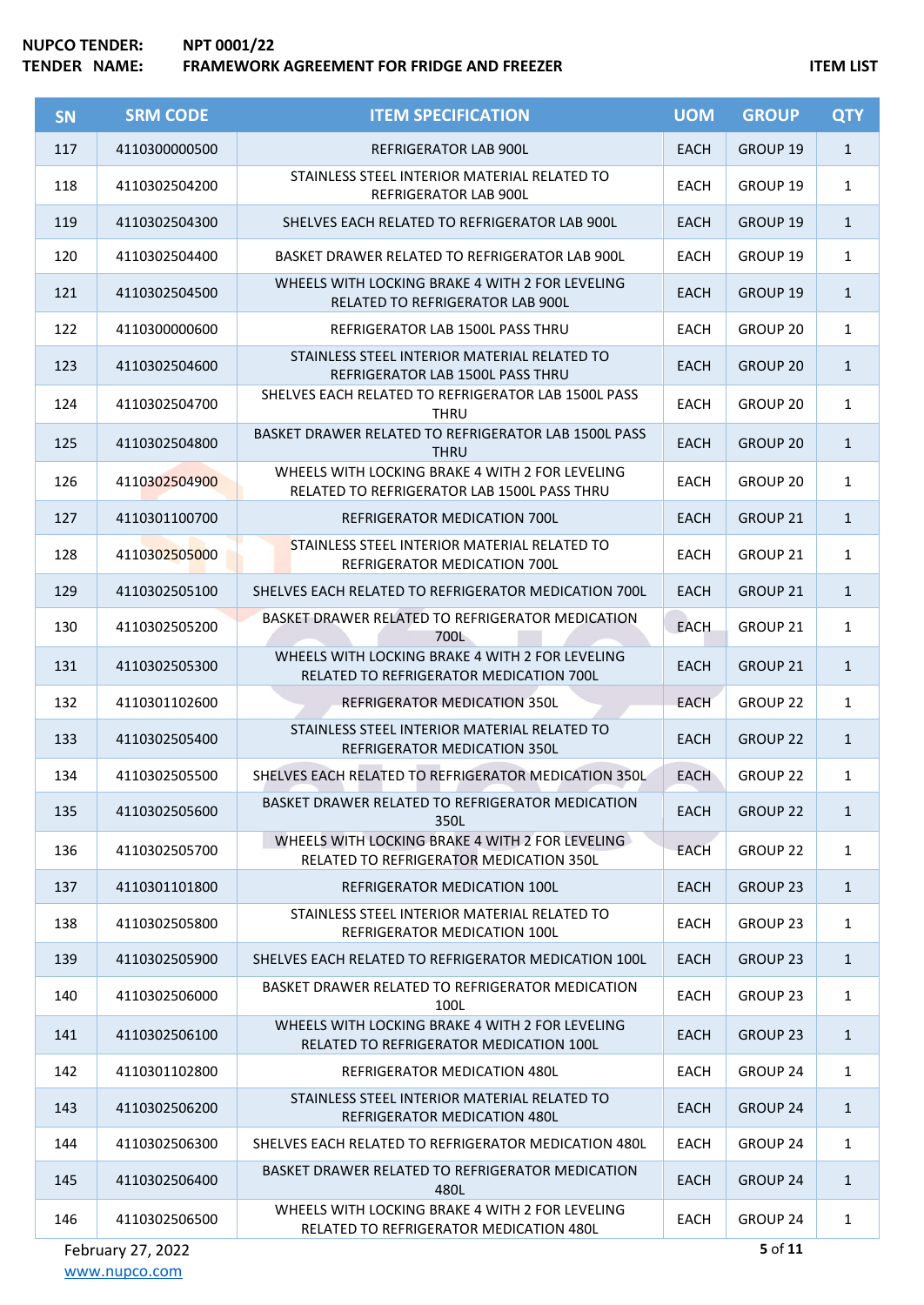| SN  | <b>SRM CODE</b> | <b>ITEM SPECIFICATION</b>                                                                                    | <b>UOM</b>  | <b>GROUP</b>        | <b>QTY</b>   |
|-----|-----------------|--------------------------------------------------------------------------------------------------------------|-------------|---------------------|--------------|
| 147 | 4110300501700   | <b>REFRIGERATOR MEDICATION 1400L</b>                                                                         | <b>EACH</b> | GROUP 25            | $\mathbf{1}$ |
| 148 | 4110301103100   | STAINLESS STEEL INTERIOR MATERIAL RELATED TO<br>REFRIGERATOR MEDICATION 1400L                                | <b>EACH</b> | GROUP 25            | $\mathbf{1}$ |
| 149 | 4110301103200   | SHELVES EACH RELATED TO REFRIGERATOR MEDICATION 1400L                                                        | <b>EACH</b> | GROUP 25            | $\mathbf{1}$ |
| 150 | 4110301103300   | BASKET DRAWER RELATED TO REFRIGERATOR MEDICATION<br>1400L                                                    | <b>EACH</b> | GROUP 25            | $\mathbf{1}$ |
| 151 | 4110301103400   | WHEELS WITH LOCKING BRAKE 4 WITH 2 FOR LEVELING<br>RELATED TO REFRIGERATOR MEDICATION 1400L                  | <b>EACH</b> | GROUP 25            | $\mathbf{1}$ |
| 152 | 4110300501800   | FREEZER ULTRA LOW 300 LITER UP TO -86                                                                        | EACH        | GROUP 26            | $\mathbf{1}$ |
| 153 | 4110300501900   | 2 INCHES RACKS / BOXES FOR CRYOPRESERVATION RELATED TO<br>FREEZER ULTRA LOW 300 LITER UP TO -86              | <b>EACH</b> | GROUP 26            | $\mathbf{1}$ |
| 154 | 4110300502000   | 3 INCHES RACKS / BOXES FOR CRYOPRESERVATION RELATED TO<br>FREEZER ULTRA LOW 300 LITER UP TO -86              | EACH        | GROUP <sub>26</sub> | $\mathbf{1}$ |
| 155 | 4110300502100   | 4 WHEELS WITH LOCKING BRAKE WITH 2 FOR LEVELING<br>RELATED TO FREEZER ULTRA LOW 300 LITER UP TO -86          | <b>EACH</b> | GROUP 26            | $\mathbf{1}$ |
| 156 | 4110300502200   | CHART RECORDER RELATED TO FREEZER ULTRA LOW 300 LITER<br><b>UP TO -86</b>                                    | <b>EACH</b> | GROUP <sub>26</sub> | $\mathbf{1}$ |
| 157 | 4110300502300   | CO2 BACKUP SYSTEM WITHOUT CYLINDER: - 70 RELATED TO<br>FREEZER ULTRA LOW 300 LITER UP TO -86                 | <b>EACH</b> | GROUP <sub>26</sub> | $\mathbf{1}$ |
| 158 | 4110300502400   | LN2 NITROGEN BACKUP SYSTEM WITHOUT CYLINDER: - 86<br><b>RELATED TO FREEZER ULTRA LOW 300 LITER UP TO -86</b> | EACH        | GROUP 26            | $\mathbf{1}$ |
| 159 | 4110300502500   | STAINLESS STEEL INTERIOR MATERIAL RELATED TO FREEZER<br>ULTRA LOW 300 LITER UP TO -86                        | <b>EACH</b> | GROUP <sub>26</sub> | $\mathbf{1}$ |
| 160 | 4110300502600   | FREEZER ULTRA LOW 480 LITER UP TO -86                                                                        | <b>EACH</b> | GROUP 27            | $\mathbf{1}$ |
| 161 | 4110300502700   | 2 INCHES RACKS / BOXES FOR CRYOPRESERVATION RELATED TO<br>FREEZER ULTRA LOW 480 LITER UP TO -86              | <b>EACH</b> | GROUP 27            | $\mathbf{1}$ |
| 162 | 4110300502800   | 3 INCHES RACKS / BOXES FOR CRYOPRESERVATION RELATED TO<br>FREEZER ULTRA LOW 480 LITER UP TO -86              | EACH        | GROUP 27            | $\mathbf{1}$ |
| 163 | 4110300502900   | 4 WHEELS WITH LOCKING BRAKE WITH 2 FOR LEVELING<br>RELATED TO FREEZER ULTRA LOW 480 LITER UP TO -86          | <b>EACH</b> | GROUP 27            | $\mathbf{1}$ |
| 164 | 4110300503000   | CHART RECORDER RELATED TO FREEZER ULTRA LOW 480 LITER<br><b>UP TO -86</b>                                    | <b>EACH</b> | GROUP 27            | 1            |
| 165 | 4110300503100   | CO2 BACKUP SYSTEM WITHOUT CYLINDER: - 70 RELATED TO<br>FREEZER ULTRA LOW 480 LITER UP TO -86                 | <b>EACH</b> | GROUP 27            | $\mathbf{1}$ |
| 166 | 4110300503200   | LN2 NITROGEN BACKUP SYSTEM WITHOUT CYLINDER : - 86<br>RELATED TO FREEZER ULTRA LOW 480 LITER UP TO -86       | EACH        | GROUP 27            | $\mathbf{1}$ |
| 167 | 4110300503300   | STAINLESS STEEL INTERIOR MATERIAL RELATED TO FREEZER<br>ULTRA LOW 480 LITER UP TO -86                        | <b>EACH</b> | GROUP 27            | $\mathbf{1}$ |
| 168 | 4110300503400   | FREEZER ULTRA LOW 500 LITER UP TO -86                                                                        | EACH        | GROUP 28            | $\mathbf{1}$ |
| 169 | 4110300503500   | 2 INCHES RACKS / BOXES FOR CRYOPRESERVATION RELATED TO<br>FREEZER ULTRA LOW 500 LITER UP TO -86              | <b>EACH</b> | <b>GROUP 28</b>     | $\mathbf{1}$ |
| 170 | 4110300503600   | 3 INCHES RACKS / BOXES FOR CRYOPRESERVATION RELATED TO<br>FREEZER ULTRA LOW 500 LITER UP TO -86              | EACH        | GROUP 28            | $\mathbf{1}$ |
| 171 | 4110300503700   | 4 WHEELS WITH LOCKING BRAKE WITH 2 FOR LEVELING<br>RELATED TO FREEZER ULTRA LOW 500 LITER UP TO -86          | <b>EACH</b> | GROUP 28            | $\mathbf{1}$ |
| 172 | 4110300503800   | CHART RECORDER RELATED TO FREEZER ULTRA LOW 500 LITER<br><b>UP TO -86</b>                                    | <b>EACH</b> | GROUP 28            | $\mathbf{1}$ |
| 173 | 4110300503900   | CO2 BACKUP SYSTEM WITHOUT CYLINDER: - 70 RELATED TO<br>FREEZER ULTRA LOW 500 LITER UP TO -86                 | <b>EACH</b> | <b>GROUP 28</b>     | $\mathbf{1}$ |
| 174 | 4110300504000   | LN2 NITROGEN BACKUP SYSTEM WITHOUT CYLINDER: - 86<br>RELATED TO FREEZER ULTRA LOW 500 LITER UP TO -86        | EACH        | GROUP 28            | $\mathbf{1}$ |
| 175 | 4110300504100   | STAINLESS STEEL INTERIOR MATERIAL RELATED TO FREEZER<br>ULTRA LOW 500 LITER UP TO -86                        | <b>EACH</b> | GROUP 28            | $\mathbf{1}$ |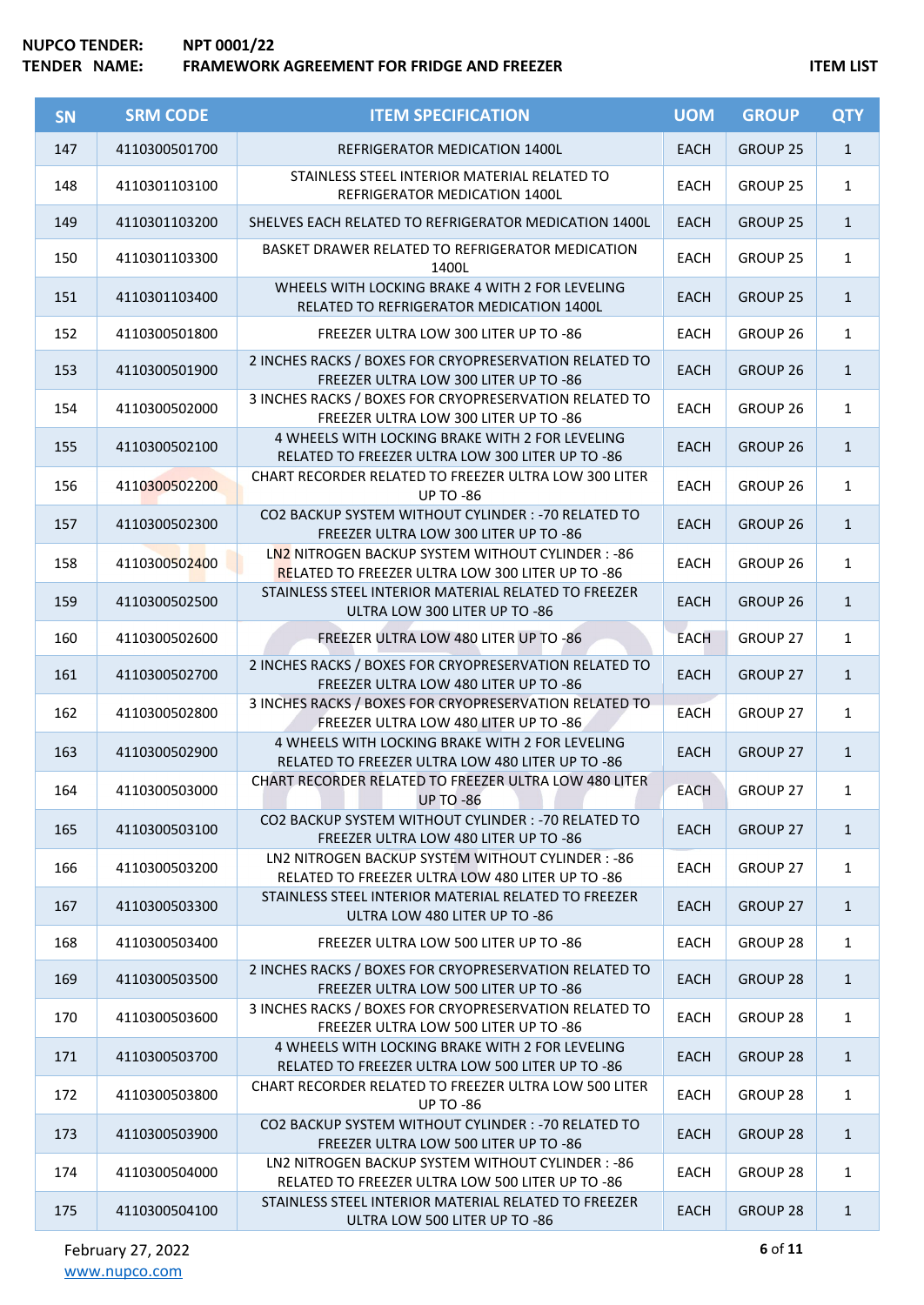| <b>SN</b> | <b>SRM CODE</b> | <b>ITEM SPECIFICATION</b>                                                                              | <b>UOM</b>  | <b>GROUP</b>        | <b>QTY</b>   |
|-----------|-----------------|--------------------------------------------------------------------------------------------------------|-------------|---------------------|--------------|
| 176       | 4110300504200   | FREEZER ULTRA LOW 700 LITER UP TO -86                                                                  | <b>EACH</b> | GROUP 29            | $\mathbf{1}$ |
| 177       | 4110300504300   | 2 INCHES RACKS / BOXES FOR CRYOPRESERVATION RELATED TO<br>FREEZER ULTRA LOW 700 LITER UP TO -86        | <b>EACH</b> | GROUP 29            | $\mathbf{1}$ |
| 178       | 4110300504400   | 3 INCHES RACKS / BOXES FOR CRYOPRESERVATION RELATED TO<br>FREEZER ULTRA LOW 700 LITER UP TO -86        | <b>EACH</b> | GROUP 29            | $\mathbf{1}$ |
| 179       | 4110300504500   | 4 WHEELS WITH LOCKING BRAKE WITH 2 FOR LEVELING<br>RELATED TO FREEZER ULTRA LOW 700 LITER UP TO -86    | <b>EACH</b> | GROUP <sub>29</sub> | $\mathbf{1}$ |
| 180       | 4110300504600   | CHART RECORDER RELATED TO FREEZER ULTRA LOW 700 LITER<br><b>UP TO -86</b>                              | <b>EACH</b> | GROUP 29            | $\mathbf{1}$ |
| 181       | 4110300504700   | CO2 BACKUP SYSTEM WITHOUT CYLINDER : - 70 RELATED TO<br>FREEZER ULTRA LOW 700 LITER UP TO -86          | <b>EACH</b> | GROUP 29            | $\mathbf{1}$ |
| 182       | 4110300504800   | LN2 NITROGEN BACKUP SYSTEM WITHOUT CYLINDER : - 86<br>RELATED TO FREEZER ULTRA LOW 700 LITER UP TO -86 | <b>EACH</b> | GROUP 29            | $\mathbf{1}$ |
| 183       | 4110300504900   | STAINLESS STEEL INTERIOR MATERIAL RELATED TO FREEZER<br>ULTRA LOW 700 LITER UP TO -86                  | <b>EACH</b> | GROUP 29            | $\mathbf{1}$ |
| 184       | 4110300505000   | FREEZER ULTRA LOW 800 LITER UP TO -86                                                                  | <b>EACH</b> | GROUP 30            | $\mathbf{1}$ |
| 185       | 4110300505100   | 2 INCHES RACKS / BOXES FOR CRYOPRESERVATION RELATED TO<br>FREEZER ULTRA LOW 800 LITER UP TO -86        | <b>EACH</b> | GROUP 30            | $\mathbf{1}$ |
| 186       | 4110300505200   | 3 INCHES RACKS / BOXES FOR CRYOPRESERVATION RELATED TO<br>FREEZER ULTRA LOW 800 LITER UP TO -86        | EACH        | GROUP 30            | $\mathbf{1}$ |
| 187       | 4110300505300   | 4 WHEELS WITH LOCKING BRAKE WITH 2 FOR LEVELING<br>RELATED TO FREEZER ULTRA LOW 800 LITER UP TO -86    | <b>EACH</b> | GROUP 30            | $\mathbf{1}$ |
| 188       | 4110300505400   | <b>CHART RECORDER RELATED TO FREEZER ULTRA LOW 800 LITER</b><br><b>UP TO -86</b>                       | <b>EACH</b> | GROUP 30            | $\mathbf{1}$ |
| 189       | 4110300505500   | CO2 BACKUP SYSTEM WITHOUT CYLINDER : - 70 RELATED TO<br>FREEZER ULTRA LOW 800 LITER UP TO -86          | <b>EACH</b> | GROUP 30            | $\mathbf{1}$ |
| 190       | 4110300505600   | LN2 NITROGEN BACKUP SYSTEM WITHOUT CYLINDER : - 86<br>RELATED TO FREEZER ULTRA LOW 800 LITER UP TO -86 | <b>EACH</b> | GROUP 30            | $\mathbf{1}$ |
| 191       | 4110300505700   | STAINLESS STEEL INTERIOR MATERIAL RELATED TO FREEZER<br>ULTRA LOW 800 LITER UP TO -86                  | <b>EACH</b> | GROUP 30            | $\mathbf{1}$ |
| 192       | 4110300505800   | FREEZER LOW 300 LITERS UP TO -20                                                                       | EACH        | GROUP 31            | $\mathbf{1}$ |
| 193       | 4110300505900   | 4 WHEELS WITH LOCKING BRAKE WITH 2 FOR LEVELING<br>RELATED TO FREEZER LOW 300 LITERS UP TO -20         | EACH        | GROUP 31            | 1            |
| 194       | 4110300506000   | CHART RECORDER RELATED TO FREEZER LOW 300 LITERS UP TO<br>$-20$                                        | <b>EACH</b> | GROUP 31            | $\mathbf{1}$ |
| 195       | 4110300506100   | STAINLESS STEEL INTERIOR MATERIAL RELATED TO FREEZER<br>LOW 300 LITERS UP TO -20                       | <b>EACH</b> | GROUP 31            | $\mathbf{1}$ |
| 196       | 4110300506200   | FREEZER LOW 700 LITERS UP TO -20                                                                       | <b>EACH</b> | GROUP 32            | $\mathbf{1}$ |
| 197       | 4110300506300   | 4 WHEELS WITH LOCKING BRAKE WITH 2 FOR LEVELING<br>RELATED TO FREEZER LOW 700 LITERS UP TO -20         | <b>EACH</b> | GROUP 32            | $\mathbf{1}$ |
| 198       | 4110300506400   | CHART RECORDER RELATED TO FREEZER LOW 700 LITERS UP TO<br>-20                                          | <b>EACH</b> | GROUP 32            | $\mathbf{1}$ |
| 199       | 4110300506500   | STAINLESS STEEL INTERIOR MATERIAL RELATED TO FREEZER<br>LOW 700 LITERS UP TO -20                       | <b>EACH</b> | <b>GROUP 32</b>     | $\mathbf{1}$ |
| 200       | 4110300506600   | FREEZER LOW 480 LITERS UP TO -20                                                                       | <b>EACH</b> | GROUP 33            | $\mathbf{1}$ |
| 201       | 4110300506700   | 4 WHEELS WITH LOCKING BRAKE WITH 2 FOR LEVELING<br>RELATED TO FREEZER LOW 480 LITERS UP TO -20         | <b>EACH</b> | <b>GROUP 33</b>     | $\mathbf{1}$ |
| 202       | 4110300506800   | CHART RECORDER RELATED TO FREEZER LOW 480 LITERS UP TO<br>$-20$                                        | <b>EACH</b> | GROUP 33            | $\mathbf{1}$ |
| 203       | 4110300506900   | STAINLESS STEEL INTERIOR MATERIAL RELATED TO FREEZER<br>LOW 480 LITERS UP TO -20                       | <b>EACH</b> | <b>GROUP 33</b>     | $\mathbf{1}$ |
| 204       | 4110300507000   | FREEZER LOW 1400 LITERS UP TO -20                                                                      | EACH        | GROUP 34            | $\mathbf{1}$ |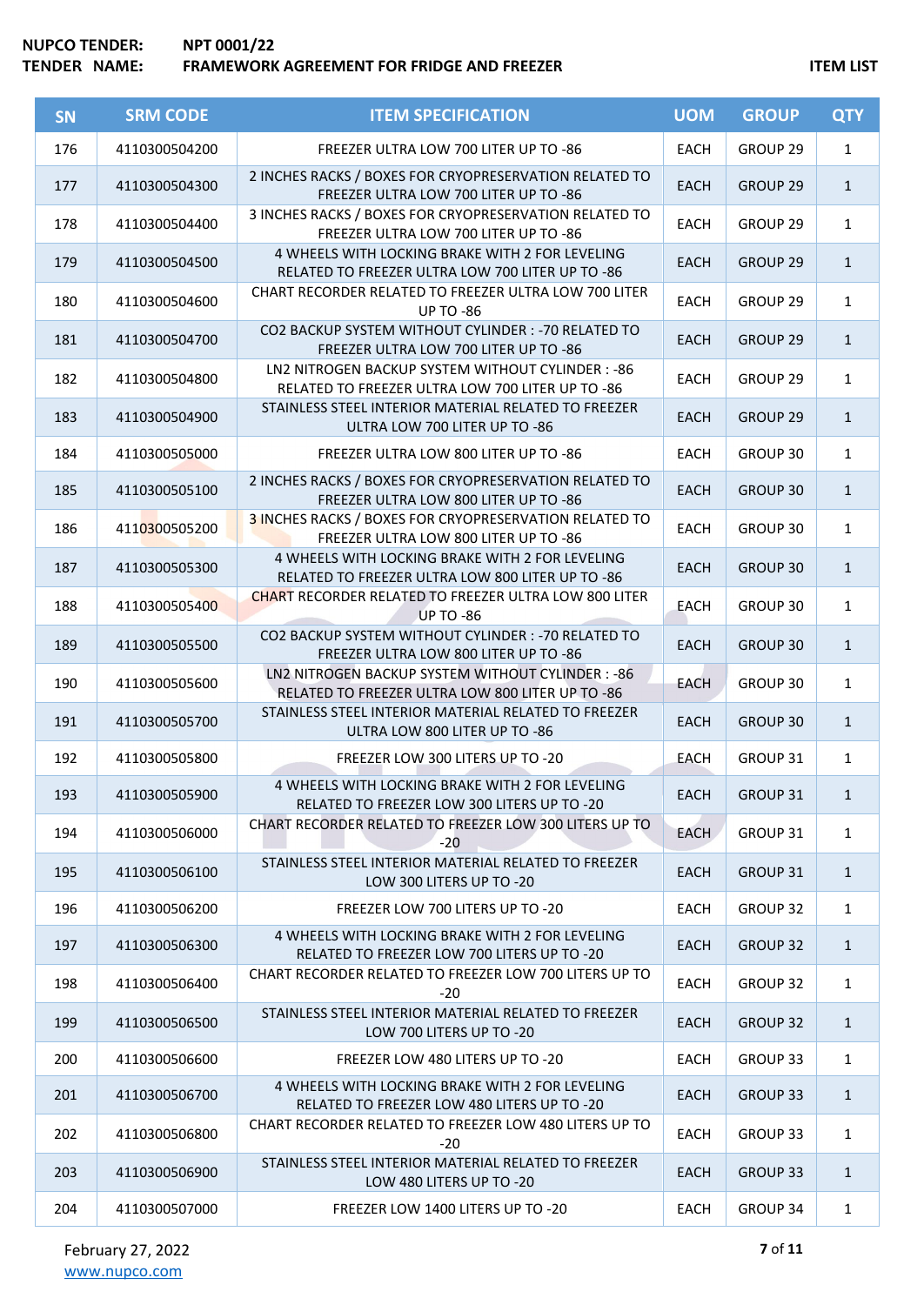| <b>SN</b> | <b>SRM CODE</b> | <b>ITEM SPECIFICATION</b>                                                                       | <b>UOM</b>  | <b>GROUP</b>    | <b>QTY</b>   |
|-----------|-----------------|-------------------------------------------------------------------------------------------------|-------------|-----------------|--------------|
| 205       | 4110300507100   | 4 WHEELS WITH LOCKING BRAKE WITH 2 FOR LEVELING<br>RELATED TO FREEZER LOW 1400 LITERS UP TO -20 | <b>EACH</b> | GROUP 34        | $\mathbf{1}$ |
| 206       | 4110300507200   | <b>CHART RECORDER RELATED TO FREEZER LOW 1400 LITERS UP</b><br>$TO - 20$                        | EACH        | GROUP 34        | $\mathbf{1}$ |
| 207       | 4110300507300   | STAINLESS STEEL INTERIOR MATERIAL RELATED TO FREEZER<br>LOW 1400 LITERS UP TO -20               | <b>EACH</b> | <b>GROUP 34</b> | $\mathbf{1}$ |
| 208       | 4110300507400   | FREEZER LOW 570 LITERS UP TO -20                                                                | <b>EACH</b> | GROUP 35        | $\mathbf{1}$ |
| 209       | 4110300507500   | 4 WHEELS WITH LOCKING BRAKE WITH 2 FOR LEVELING<br>RELATED TO FREEZER LOW 570 LITERS UP TO -20  | <b>EACH</b> | <b>GROUP 35</b> | $\mathbf{1}$ |
| 210       | 4110300507600   | CHART RECORDER RELATED TO FREEZER LOW 570 LITERS UP TO<br>$-20$                                 | <b>EACH</b> | GROUP 35        | $\mathbf{1}$ |
| 211       | 4110300507700   | STAINLESS STEEL INTERIOR MATERIAL RELATED TO FREEZER<br>LOW 570 LITERS UP TO -20                | <b>EACH</b> | <b>GROUP 35</b> | $\mathbf{1}$ |
| 212       | 4110300507800   | FREEZER LOW 100 LITERS UP TO -20                                                                | EACH        | GROUP 36        | $\mathbf{1}$ |
| 213       | 4110300507900   | 4 WHEELS WITH LOCKING BRAKE WITH 2 FOR LEVELING<br>RELATED TO FREEZER LOW 100 LITERS UP TO -20  | <b>EACH</b> | GROUP 36        | $\mathbf{1}$ |
| 214       | 4110300508000   | CHART RECORDER RELATED TO FREEZER LOW 100 LITERS UP TO<br>$-20$                                 | <b>EACH</b> | GROUP 36        | $\mathbf{1}$ |
| 215       | 4110300508100   | STAINLESS STEEL INTERIOR MATERIAL RELATED TO FREEZER<br>LOW 100 LITERS UP TO -20                | <b>EACH</b> | GROUP 36        | $\mathbf{1}$ |
| 216       | 4110300508200   | FREEZER LOW 100 LITERS UP TO -30                                                                | <b>EACH</b> | GROUP 37        | $\mathbf{1}$ |
| 217       | 4110300508300   | 4 WHEELS WITH LOCKING BRAKE WITH 2 FOR LEVELING<br>RELATED TO FREEZER LOW 100 LITERS UP TO -30  | <b>EACH</b> | <b>GROUP 37</b> | $\mathbf{1}$ |
| 218       | 4110300508400   | CHART RECORDER RELATED TO FREEZER LOW 100 LITERS UP TO<br>$-30$                                 | <b>EACH</b> | GROUP 37        | $\mathbf{1}$ |
| 219       | 4110300508500   | STAINLESS STEEL INTERIOR MATERIAL RELATED TO FREEZER<br>LOW 100 LITERS UP TO -30                | <b>EACH</b> | <b>GROUP 37</b> | $\mathbf{1}$ |
| 220       | 4110300508600   | FREEZER LOW 300 LITERS UP TO -30                                                                | <b>EACH</b> | GROUP 38        | $\mathbf{1}$ |
| 221       | 4110300508700   | 4 WHEELS WITH LOCKING BRAKE WITH 2 FOR LEVELING<br>RELATED TO FREEZER LOW 300 LITERS UP TO -30  | <b>EACH</b> | <b>GROUP 38</b> | $\mathbf{1}$ |
| 222       | 4110300508800   | CHART RECORDER RELATED TO FREEZER LOW 300 LITERS UP TO<br>$-30$                                 | EACH        | GROUP 38        | 1            |
| 223       | 4110300508900   | STAINLESS STEEL INTERIOR MATERIAL RELATED TO FREEZER<br>LOW 300 LITERS UP TO -30                | <b>EACH</b> | <b>GROUP 38</b> | $\mathbf{1}$ |
| 224       | 4110300509000   | FREEZER LOW 570 LITERS UP TO -30                                                                | <b>EACH</b> | GROUP 39        | $\mathbf{1}$ |
| 225       | 4110300509100   | 4 WHEELS WITH LOCKING BRAKE WITH 2 FOR LEVELING<br>RELATED TO FREEZER LOW 570 LITERS UP TO -30  | <b>EACH</b> | GROUP 39        | $\mathbf{1}$ |
| 226       | 4110300509200   | CHART RECORDER RELATED TO FREEZER LOW 570 LITERS UP TO<br>$-30$                                 | <b>EACH</b> | GROUP 39        | $\mathbf{1}$ |
| 227       | 4110300509300   | STAINLESS STEEL INTERIOR MATERIAL RELATED TO FREEZER<br>LOW 570 LITERS UP TO -30                | <b>EACH</b> | GROUP 39        | $\mathbf{1}$ |
| 228       | 4110300509400   | FREEZER LOW 700 LITERS UP TO -30                                                                | <b>EACH</b> | GROUP 40        | $\mathbf{1}$ |
| 229       | 4110300509500   | 4 WHEELS WITH LOCKING BRAKE WITH 2 FOR LEVELING<br>RELATED TO FREEZER LOW 700 LITERS UP TO -30  | <b>EACH</b> | GROUP 40        | $\mathbf{1}$ |
| 230       | 4110300509600   | CHART RECORDER RELATED TO FREEZER LOW 700 LITERS UP TO<br>$-30$                                 | <b>EACH</b> | GROUP 40        | $\mathbf{1}$ |
| 231       | 4110300509700   | STAINLESS STEEL INTERIOR MATERIAL RELATED TO FREEZER<br>LOW 700 LITERS UP TO -30                | <b>EACH</b> | GROUP 40        | $\mathbf{1}$ |
| 232       | 4110300509800   | FREEZER LOW 1400 LITERS UP TO -30                                                               | <b>EACH</b> | GROUP 41        | $\mathbf{1}$ |
| 233       | 4110300509900   | 4 WHEELS WITH LOCKING BRAKE WITH 2 FOR LEVELING<br>RELATED TO FREEZER LOW 1400 LITERS UP TO -30 | <b>EACH</b> | GROUP 41        | $\mathbf{1}$ |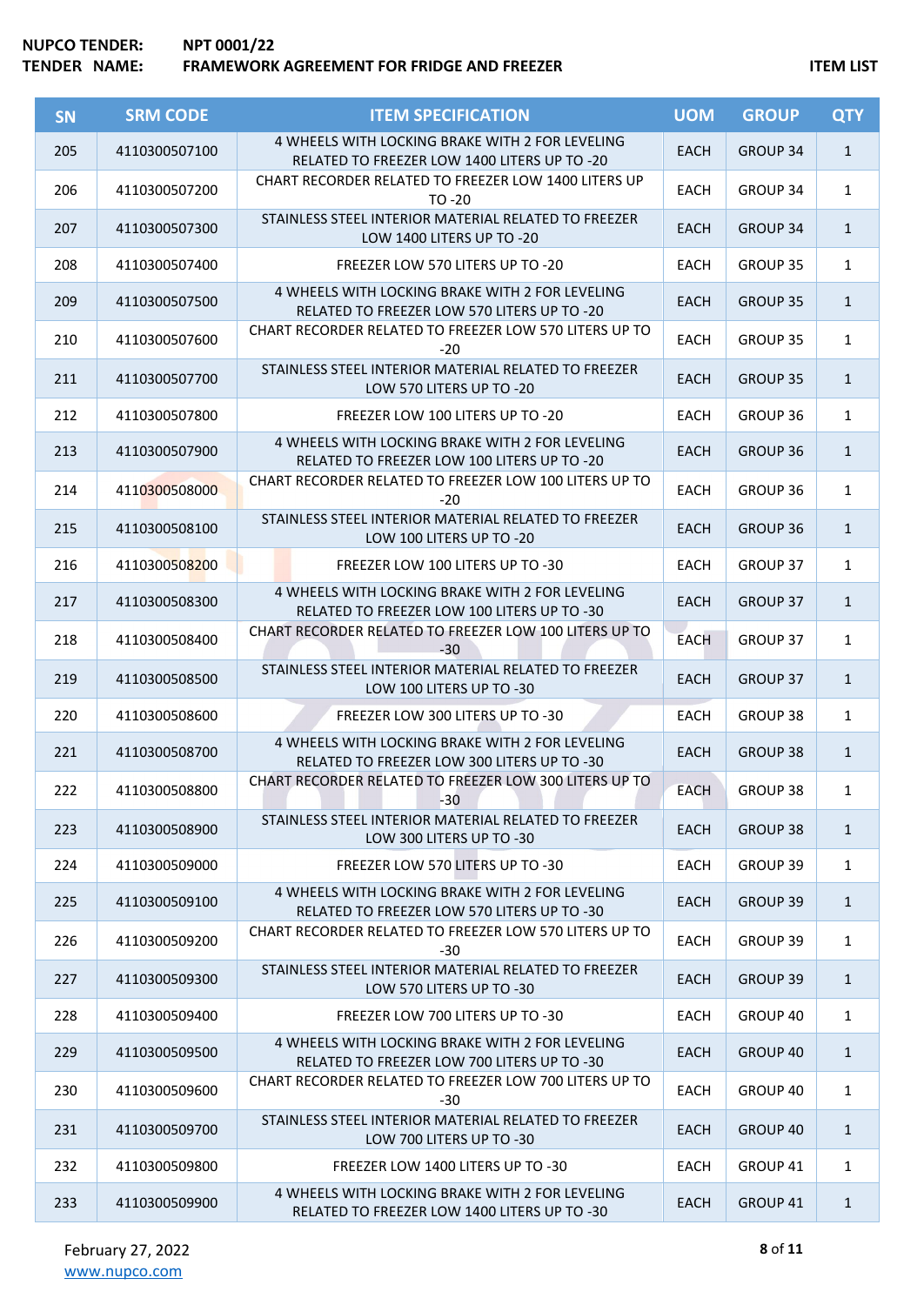| <b>SN</b> | <b>SRM CODE</b> | <b>ITEM SPECIFICATION</b>                                                                            | <b>UOM</b>  | <b>GROUP</b>        | <b>QTY</b>   |
|-----------|-----------------|------------------------------------------------------------------------------------------------------|-------------|---------------------|--------------|
| 234       | 4110300510000   | <b>CHART RECORDER RELATED TO FREEZER LOW 1400 LITERS UP</b><br>TO -30                                | <b>EACH</b> | GROUP 41            | $\mathbf{1}$ |
| 235       | 4110300510100   | STAINLESS STEEL INTERIOR MATERIAL RELATED TO FREEZER<br>LOW 1400 LITERS UP TO -30                    | <b>EACH</b> | GROUP 41            | $\mathbf{1}$ |
| 236       | 4110300510200   | FREEZER LOW 275 LITERS UP TO -40                                                                     | <b>EACH</b> | GROUP 42            | $\mathbf{1}$ |
| 237       | 4110300510300   | 4 WHEELS WITH LOCKING BRAKE WITH 2 FOR LEVELING<br>RELATED TO FREEZER LOW 275 LITERS UP TO -40       | <b>EACH</b> | GROUP 42            | $\mathbf{1}$ |
| 238       | 4110300510400   | CHART RECORDER RELATED TO FREEZER LOW 275 LITERS UP TO<br>$-40$                                      | <b>EACH</b> | GROUP 42            | $\mathbf{1}$ |
| 239       | 4110300510500   | STAINLESS STEEL INTERIOR MATERIAL RELATED TO FREEZER<br>LOW 275 LITERS UP TO -40                     | <b>EACH</b> | <b>GROUP 42</b>     | $\mathbf{1}$ |
| 240       | 4110300510600   | FREEZER LOW 480 LITERS UP TO -40                                                                     | <b>EACH</b> | GROUP 43            | $\mathbf{1}$ |
| 241       | 4110300510700   | 4 WHEELS WITH LOCKING BRAKE WITH 2 FOR LEVELING<br>RELATED TO FREEZER LOW 480 LITERS UP TO -40       | <b>EACH</b> | GROUP 43            | $\mathbf{1}$ |
| 242       | 4110300510800   | CHART RECORDER RELATED TO FREEZER LOW 480 LITERS UP TO<br>-40                                        | <b>EACH</b> | GROUP <sub>43</sub> | $\mathbf{1}$ |
| 243       | 4110300510900   | STAINLESS STEEL INTERIOR MATERIAL RELATED TO FREEZER<br>LOW 480 LITERS UP TO -40                     | <b>EACH</b> | GROUP <sub>43</sub> | $\mathbf{1}$ |
| 244       | 4110300511000   | FREEZER LOW 600 LITERS UP TO -40                                                                     | <b>EACH</b> | GROUP 44            | $\mathbf{1}$ |
| 245       | 4110300511100   | 4 WHEELS WITH LOCKING BRAKE WITH 2 FOR LEVELING<br>RELATED TO FREEZER LOW 600 LITERS UP TO -40       | <b>EACH</b> | <b>GROUP 44</b>     | $\mathbf{1}$ |
| 246       | 4110300511200   | CHART RECORDER RELATED TO FREEZER LOW 600 LITERS UP TO<br>$-40$                                      | <b>EACH</b> | GROUP 44            | $\mathbf{1}$ |
| 247       | 4110300511300   | STAINLESS STEEL INTERIOR MATERIAL RELATED TO FREEZER<br>LOW 600 LITERS UP TO -40                     | <b>EACH</b> | <b>GROUP 44</b>     | $\mathbf{1}$ |
| 248       | 4110300511400   | FREEZER LOW 700 LITERS UP TO -40                                                                     | <b>EACH</b> | GROUP 45            | $\mathbf{1}$ |
| 249       | 4110300511500   | 4 WHEELS WITH LOCKING BRAKE WITH 2 FOR LEVELING<br>RELATED TO FREEZER LOW 700 LITERS UP TO -40       | <b>EACH</b> | GROUP 45            | $\mathbf{1}$ |
| 250       | 4110300511600   | CHART RECORDER RELATED TO FREEZER LOW 700 LITERS UP TO<br>$-40$                                      | <b>EACH</b> | GROUP 45            | $\mathbf{1}$ |
| 251       | 4110300511700   | STAINLESS STEEL INTERIOR MATERIAL RELATED TO FREEZER<br>LOW 700 LITERS UP TO -40                     | <b>EACH</b> | GROUP 45            | $\mathbf{1}$ |
| 252       | 4110301103500   | REFRIGERATOR MEDICATION 400L PASS THRU                                                               | EACH        | GROUP 46            | $\mathbf{1}$ |
| 253       | 4110301103600   | STAINLESS STEEL INTERIOR MATERIAL RELATED TO<br>REFRIGERATOR MEDICATION 400L PASS THRU               | <b>EACH</b> | GROUP 46            | $\mathbf{1}$ |
| 254       | 4110301103700   | SHELVES EACH RELATED TO REFRIGERATOR MEDICATION 400L<br><b>PASS THRU</b>                             | EACH        | GROUP 46            | $\mathbf{1}$ |
| 255       | 4110301103800   | BASKET DRAWER RELATED TO REFRIGERATOR MEDICATION<br>400L PASS THRU                                   | <b>EACH</b> | GROUP <sub>46</sub> | $\mathbf{1}$ |
| 256       | 4110301103900   | WHEELS WITH LOCKING BRAKE 4 WITH 2 FOR LEVELING<br>RELATED TO REFRIGERATOR MEDICATION 400L PASS THRU | EACH        | GROUP 46            | $\mathbf{1}$ |
| 257       | 4110301104000   | REFRIGERATOR MEDICATION 680L PASS THRU                                                               | <b>EACH</b> | GROUP 47            | $\mathbf{1}$ |
| 258       | 4110301104100   | STAINLESS STEEL INTERIOR MATERIAL RELATED TO<br>REFRIGERATOR MEDICATION 680L PASS THRU               | <b>EACH</b> | GROUP 47            | $\mathbf{1}$ |
| 259       | 4110301104200   | SHELVES EACH RELATED TO REFRIGERATOR MEDICATION 680L<br><b>PASS THRU</b>                             | <b>EACH</b> | GROUP 47            | $\mathbf{1}$ |
| 260       | 4110301104300   | BASKET DRAWER RELATED TO REFRIGERATOR MEDICATION<br><b>680L PASS THRU</b>                            | <b>EACH</b> | GROUP 47            | $\mathbf{1}$ |
| 261       | 4110301104400   | WHEELS WITH LOCKING BRAKE 4 WITH 2 FOR LEVELING<br>RELATED TO REFRIGERATOR MEDICATION 680L PASS THRU | <b>EACH</b> | <b>GROUP 47</b>     | $\mathbf{1}$ |
| 262       | 4110301104500   | REFRIGERATOR MEDICATION 1500L PASS THRU                                                              | EACH        | GROUP 48            | $\mathbf{1}$ |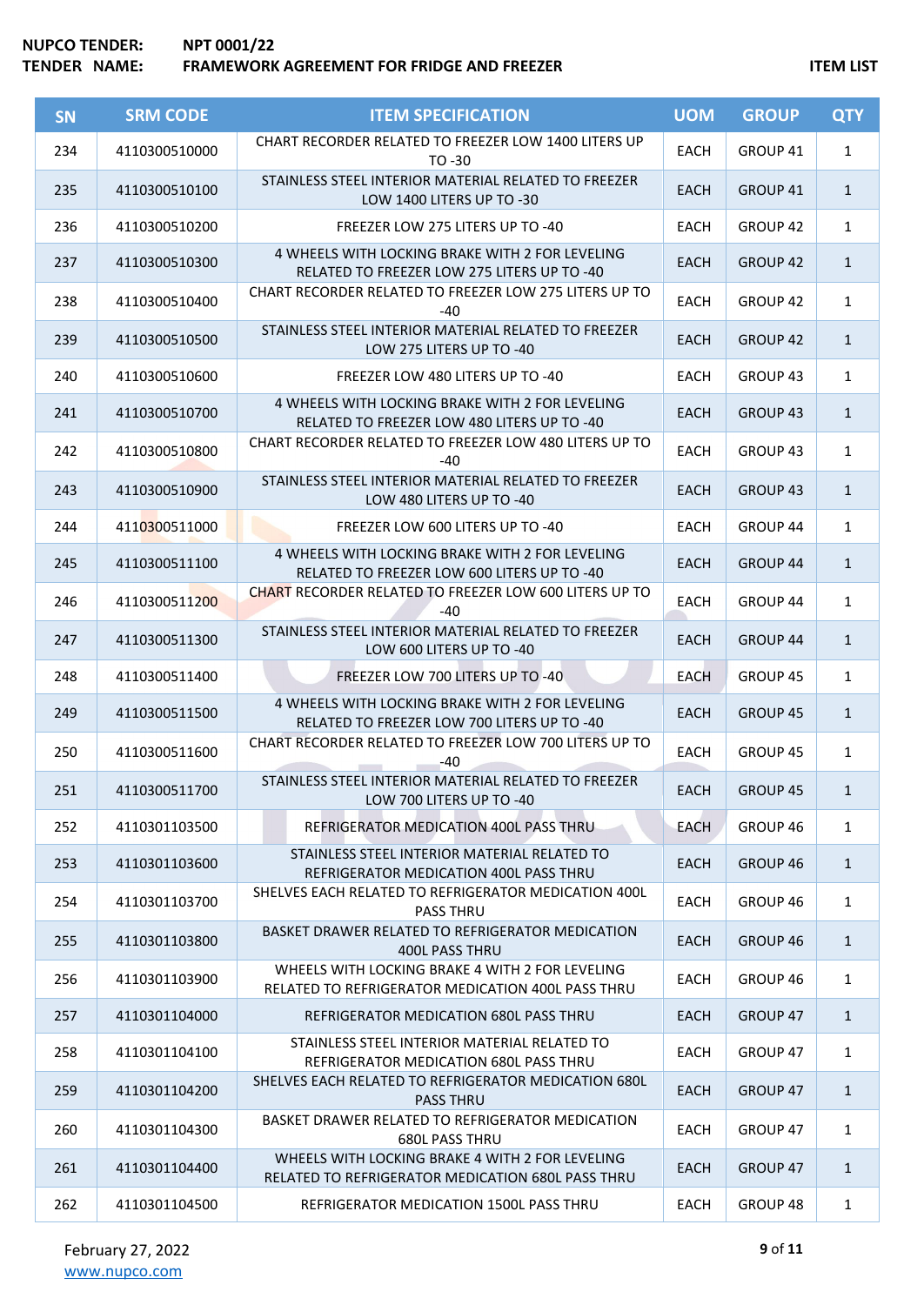| <b>SN</b> | <b>SRM CODE</b> | <b>ITEM SPECIFICATION</b>                                                                             | <b>UOM</b>  | <b>GROUP</b>        | <b>QTY</b>   |
|-----------|-----------------|-------------------------------------------------------------------------------------------------------|-------------|---------------------|--------------|
| 263       | 4110301104600   | STAINLESS STEEL INTERIOR MATERIAL RELATED TO<br>REFRIGERATOR MEDICATION 1500L PASS THRU               | <b>EACH</b> | GROUP 48            | $\mathbf{1}$ |
| 264       | 4110301104700   | SHELVES EACH RELATED TO REFRIGERATOR MEDICATION 1500L<br><b>PASS THRU</b>                             | <b>EACH</b> | GROUP <sub>48</sub> | $\mathbf{1}$ |
| 265       | 4110301104800   | BASKET DRAWER RELATED TO REFRIGERATOR MEDICATION<br><b>1500L PASS THRU</b>                            | <b>EACH</b> | GROUP 48            | $\mathbf{1}$ |
| 266       | 4110301104900   | WHEELS WITH LOCKING BRAKE 4 WITH 2 FOR LEVELING<br>RELATED TO REFRIGERATOR MEDICATION 1500L PASS THRU | <b>EACH</b> | GROUP 48            | $\mathbf{1}$ |
| 267       | 4110301105000   | REFRIGERATOR SOLID DOOR 100L                                                                          | EACH        | <b>GROUP 49</b>     | $\mathbf{1}$ |
| 268       | 4110301105100   | STAINLESS STEEL INTERIOR MATERIAL RELATED TO<br>REFRIGERATOR SOLID DOOR 100L                          | <b>EACH</b> | GROUP 49            | $\mathbf{1}$ |
| 269       | 4110301105200   | SHELVES EACH RELATED TO REFRIGERATOR SOLID DOOR 100L                                                  | <b>EACH</b> | GROUP 49            | $\mathbf{1}$ |
| 270       | 4110301105300   | BASKET DRAWER RELATED TO REFRIGERATOR SOLID DOOR 100L                                                 | <b>EACH</b> | GROUP 49            | $\mathbf{1}$ |
| 271       | 4110301105400   | WHEELS WITH LOCKING BRAKE 4 WITH 2 FOR LEVELING<br>RELATED TO REFRIGERATOR SOLID DOOR 100L            | <b>EACH</b> | <b>GROUP 49</b>     | $\mathbf{1}$ |
| 272       | 4110301105500   | REFRIGERATOR SOLID DOOR 350L                                                                          | <b>EACH</b> | GROUP 50            | $\mathbf{1}$ |
| 273       | 4110301105600   | STAINLESS STEEL INTERIOR MATERIAL RELATED TO<br>REFRIGERATOR SOLID DOOR 350L                          | <b>EACH</b> | <b>GROUP 50</b>     | $\mathbf{1}$ |
| 274       | 4110301105700   | SHELVES EACH RELATED TO REFRIGERATOR SOLID DOOR 350L                                                  | <b>EACH</b> | GROUP 50            | $\mathbf{1}$ |
| 275       | 4110301105800   | BASKET DRAWER RELATED TO REFRIGERATOR SOLID DOOR 350L                                                 | <b>EACH</b> | <b>GROUP 50</b>     | $\mathbf{1}$ |
| 276       | 4110301105900   | WHEELS WITH LOCKING BRAKE 4 WITH 2 FOR LEVELING<br>RELATED TO REFRIGERATOR SOLID DOOR 350L            | <b>EACH</b> | GROUP 50            | $\mathbf{1}$ |
| 277       | 4110301106000   | REFRIGERATOR SOLID DOOR 480L                                                                          | <b>EACH</b> | <b>GROUP 51</b>     | $\mathbf{1}$ |
| 278       | 4110301106100   | STAINLESS STEEL INTERIOR MATERIAL RELATED TO<br>REFRIGERATOR SOLID DOOR 480L                          | <b>EACH</b> | GROUP 51            | $\mathbf{1}$ |
| 279       | 4110301106200   | SHELVES EACH RELATED TO REFRIGERATOR SOLID DOOR 480L                                                  | <b>EACH</b> | <b>GROUP 51</b>     | $\mathbf{1}$ |
| 280       | 4110301106300   | BASKET DRAWER RELATED TO REFRIGERATOR SOLID DOOR 480L                                                 | <b>EACH</b> | GROUP 51            | $\mathbf{1}$ |
| 281       | 4110301106400   | WHEELS WITH LOCKING BRAKE 4 WITH 2 FOR LEVELING<br>RELATED TO REFRIGERATOR SOLID DOOR 480L            | <b>EACH</b> | <b>GROUP 51</b>     | $\mathbf{1}$ |
| 282       | 4110301106500   | REFRIGERATOR SOLID DOOR 700L                                                                          | <b>EACH</b> | GROUP 52            | $\mathbf{1}$ |
| 283       | 4110301106600   | STAINLESS STEEL INTERIOR MATERIAL RELATED TO<br>REFRIGERATOR SOLID DOOR 700L                          | <b>EACH</b> | <b>GROUP 52</b>     | $\mathbf{1}$ |
| 284       | 4110301106700   | SHELVES EACH RELATED TO REFRIGERATOR SOLID DOOR 700L                                                  | <b>EACH</b> | GROUP 52            | $\mathbf{1}$ |
| 285       | 4110301106800   | BASKET DRAWER RELATED TO REFRIGERATOR SOLID DOOR 700L                                                 | <b>EACH</b> | <b>GROUP 52</b>     | $\mathbf{1}$ |
| 286       | 4110301106900   | WHEELS WITH LOCKING BRAKE 4 WITH 2 FOR LEVELING<br>RELATED TO REFRIGERATOR SOLID DOOR 700L            | EACH        | GROUP 52            | $\mathbf{1}$ |
| 287       | 4110301107000   | REFRIGERATOR SOLID DOOR 900L                                                                          | <b>EACH</b> | <b>GROUP 53</b>     | $\mathbf{1}$ |
| 288       | 4110301107100   | STAINLESS STEEL INTERIOR MATERIAL RELATED TO<br>REFRIGERATOR SOLID DOOR 900L                          | EACH        | GROUP 53            | $\mathbf{1}$ |
| 289       | 4110301107200   | SHELVES EACH RELATED TO REFRIGERATOR SOLID DOOR 900L                                                  | <b>EACH</b> | <b>GROUP 53</b>     | $\mathbf{1}$ |
| 290       | 4110301107300   | BASKET DRAWER RELATED TO REFRIGERATOR SOLID DOOR 900L                                                 | <b>EACH</b> | GROUP 53            | $\mathbf{1}$ |
| 291       | 4110301107400   | WHEELS WITH LOCKING BRAKE 4 WITH 2 FOR LEVELING<br>RELATED TO REFRIGERATOR SOLID DOOR 900L            | <b>EACH</b> | <b>GROUP 53</b>     | $\mathbf{1}$ |
| 292       | 4110301107500   | REFRIGERATOR SOLID DOOR 1100L                                                                         | EACH        | GROUP 54            | $\mathbf{1}$ |